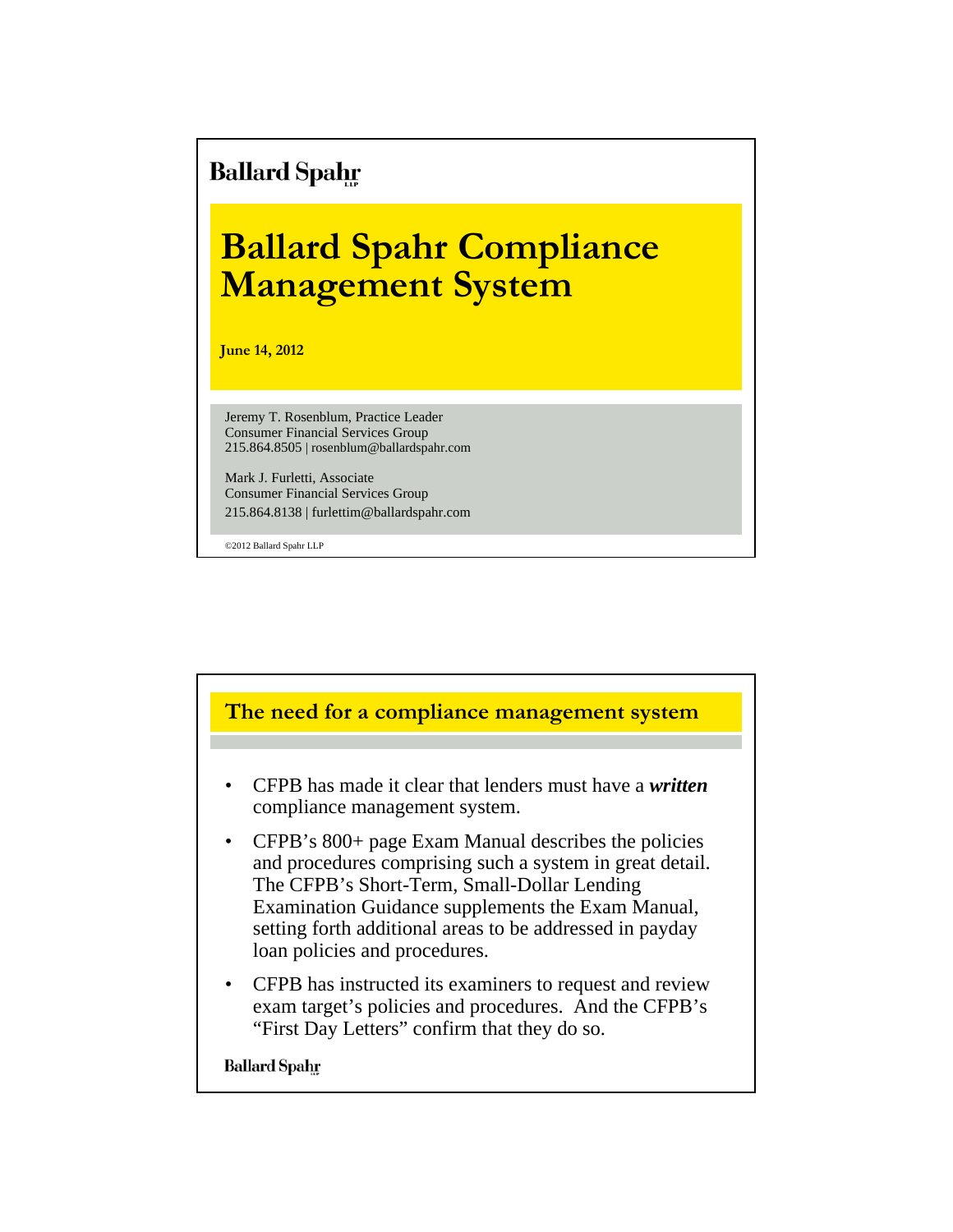

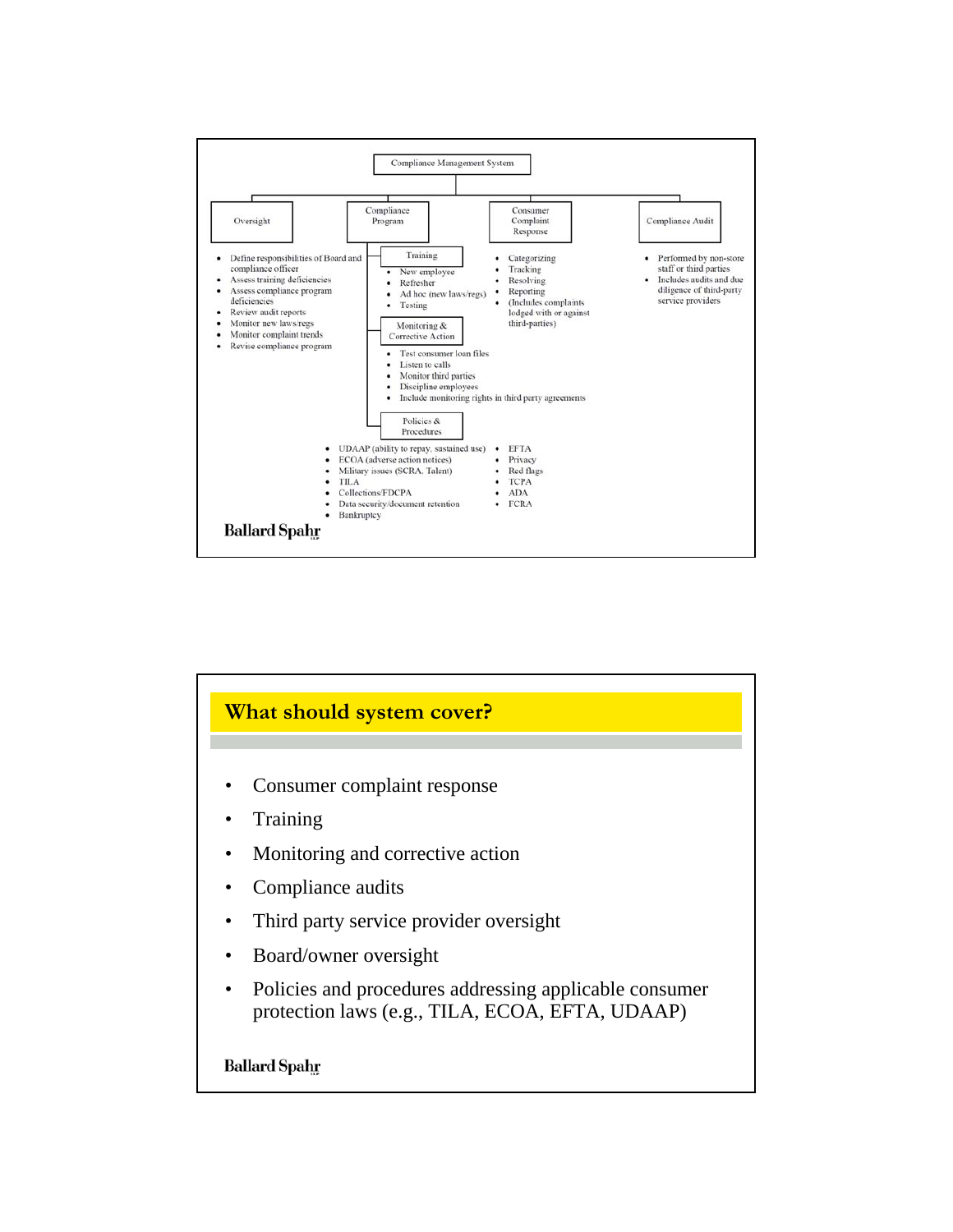#### **System should be risk based**

"CFPB examiners should seek to determine whether the [owner or] board…have: Allocated resources to the compliance function commensurate with the size and complexity of the entity's operations and practices, the Federal consumer financial laws and regulations to which the entity is subject, and necessary to avoid the potential consumer harm associated with violati0ns of such laws and regulations" --CFPB Exam Manual

**Ballard Spahr** 

### **Consumer complaint response**

- Documenting
- **Tracking**
- Responding
- Observing trends
- Reporting trends to management
- Using complaint data to improve procedures, disclosures, training, etc.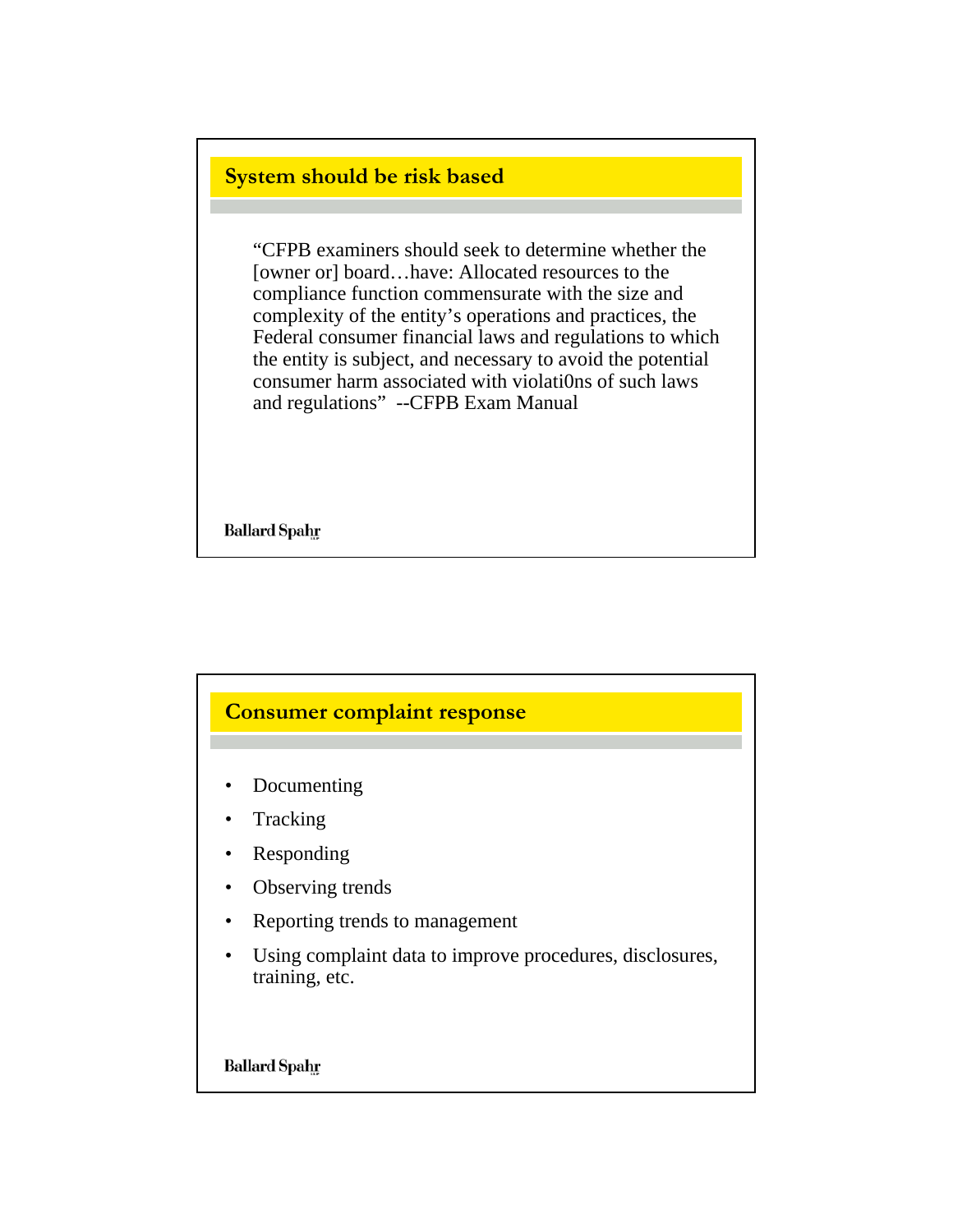

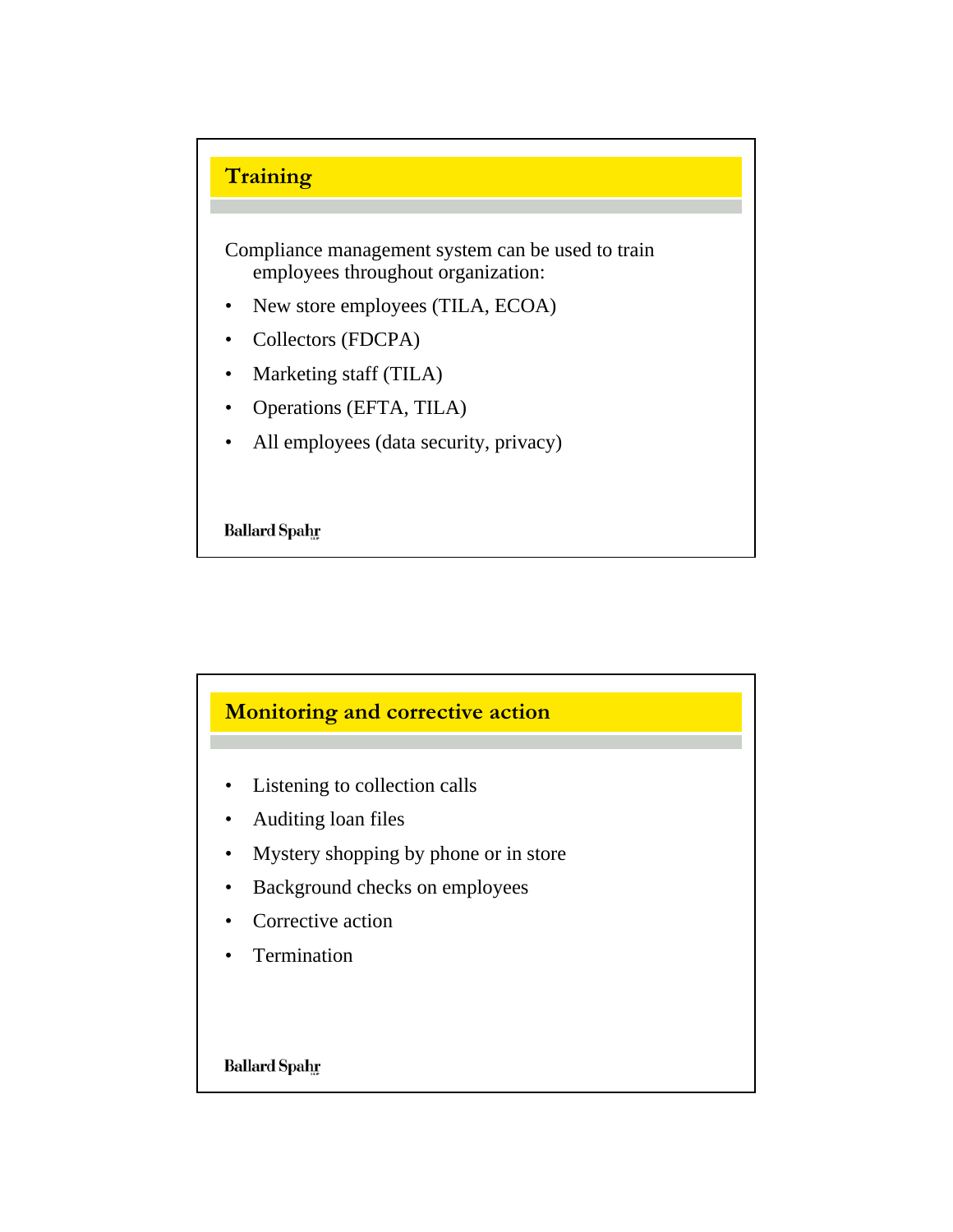

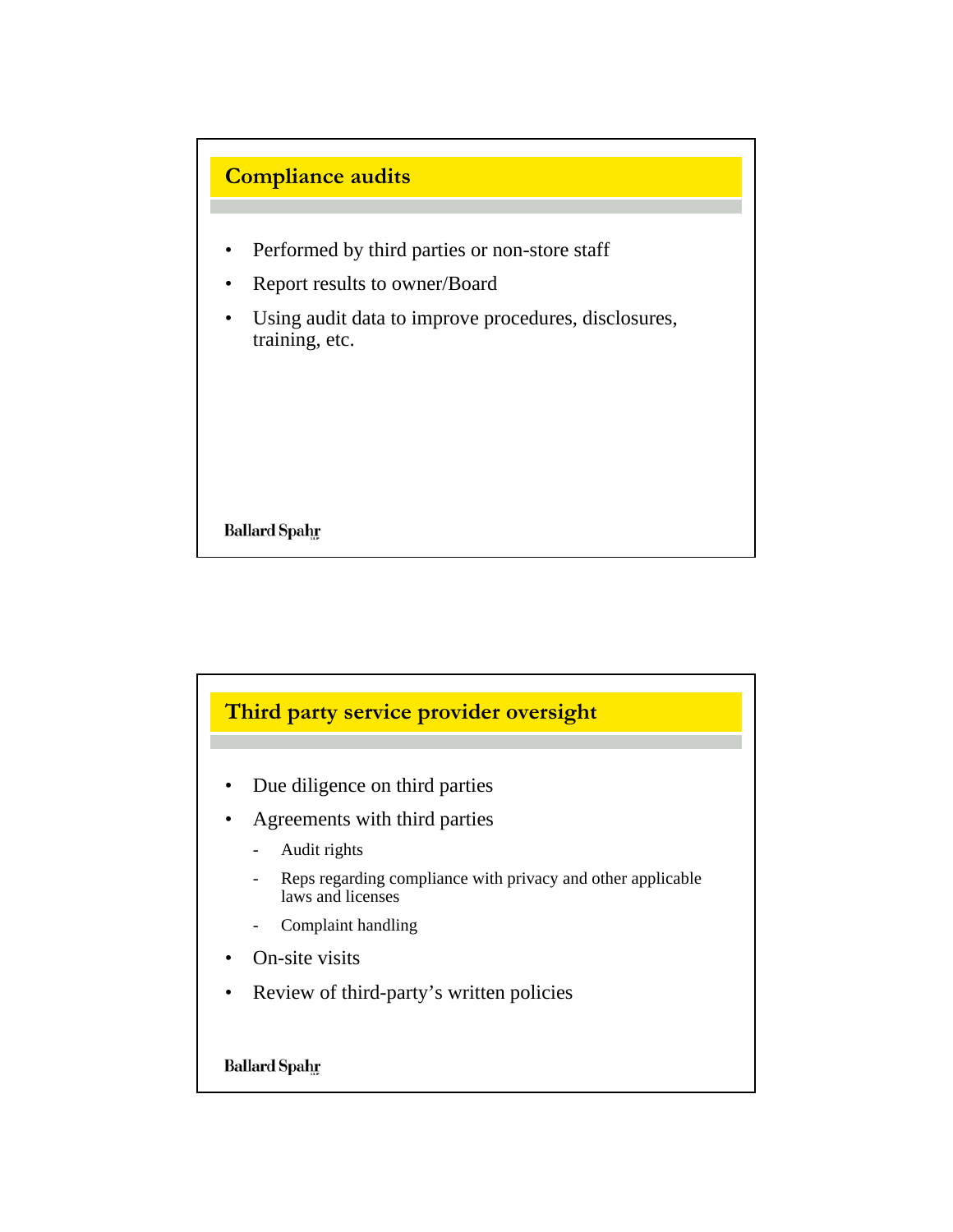

- Appoint chief compliance officer
- Review compliance reports
- Review audits
- Analyze complaints
- Monitor for new laws and regulations
- Revise compliance management system as needed

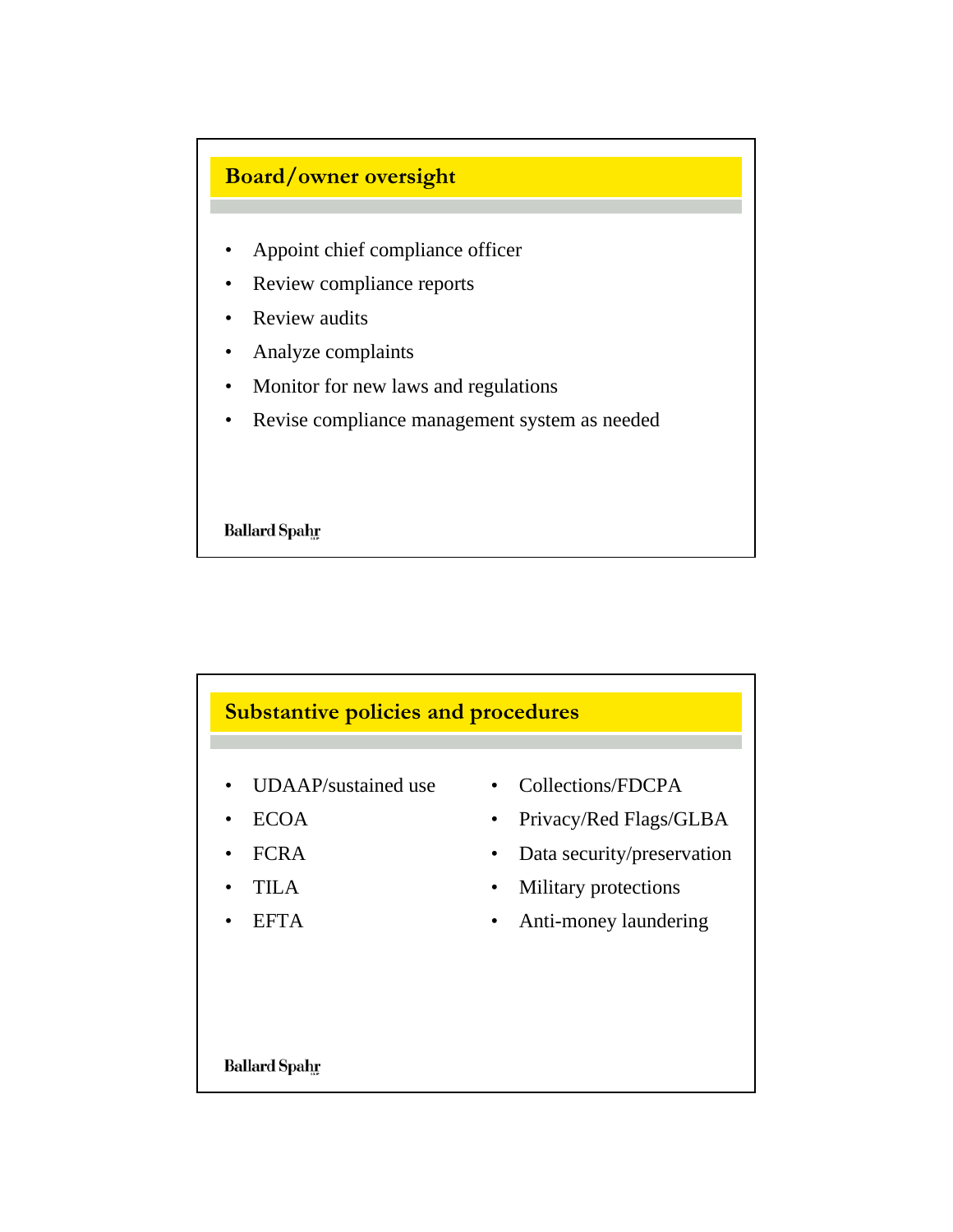

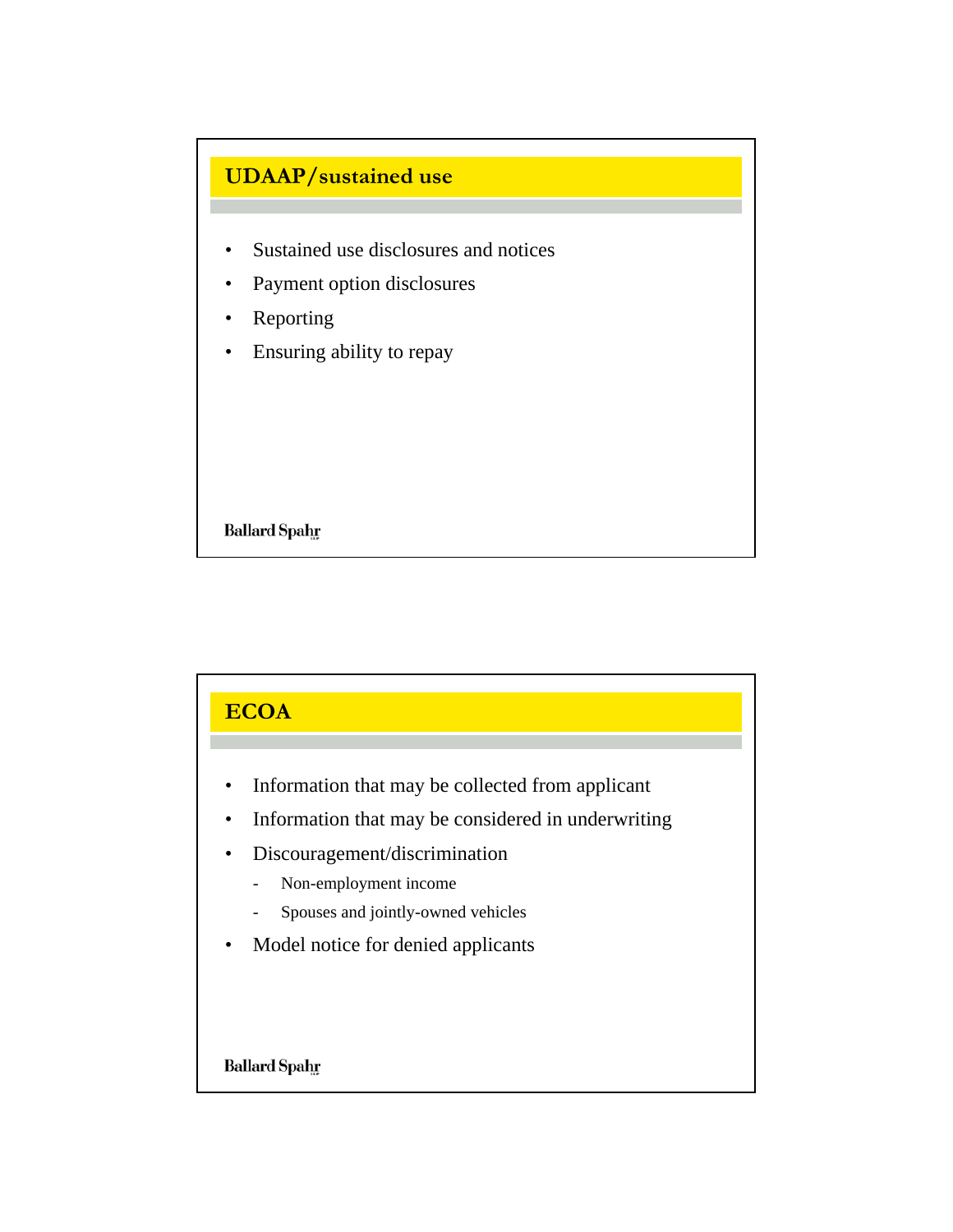

- Permissible purpose
- Adverse action notices
	- CRA disclosure
	- Non-CRA disclosure
	- Credit score disclosure
- Affiliate marketing opt-outs

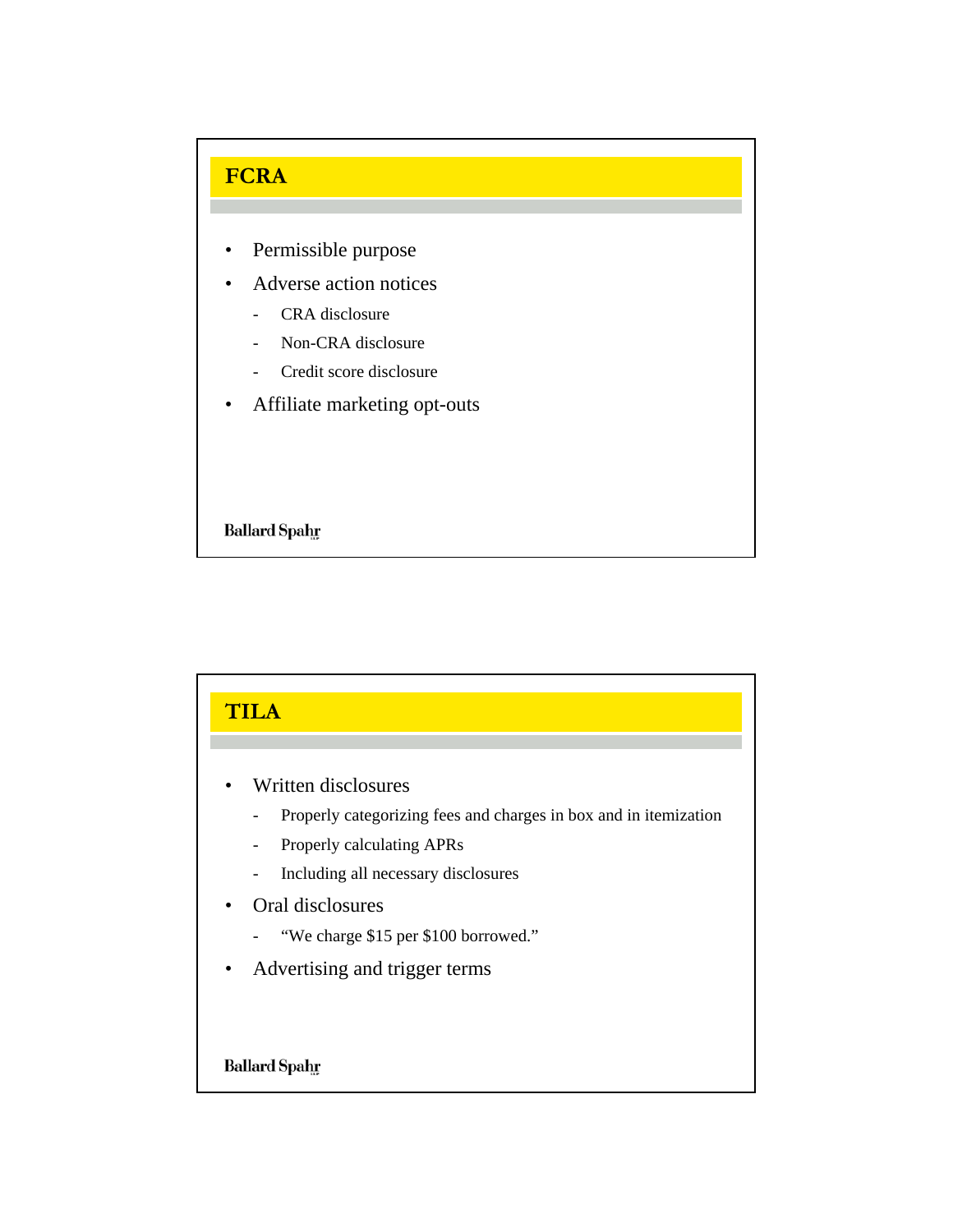# **EFTA**

- Prohibition against compulsory use of preauthorized EFTs
- Written authorization for preauthorized EFTs
- Proper authorization for all debits, including late fees and NSF fees

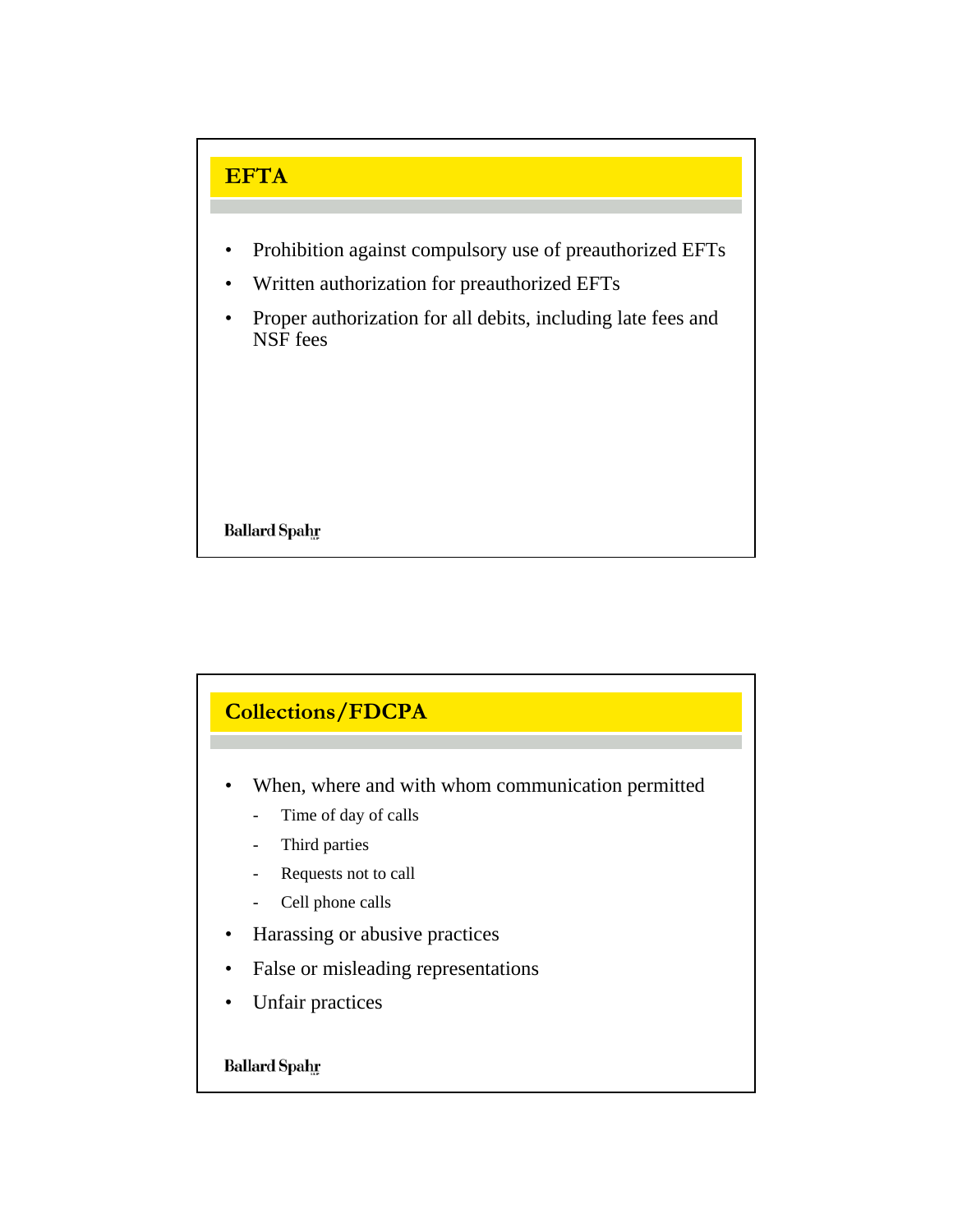## **Privacy/Red Flags/GLBA**

- Safe harbor privacy notices
- Sharing only as permited in notice
- Tracking op-outs
- Sharing account numbers with nonaffiliates
- Obligating third party service
- Detecting ID theft